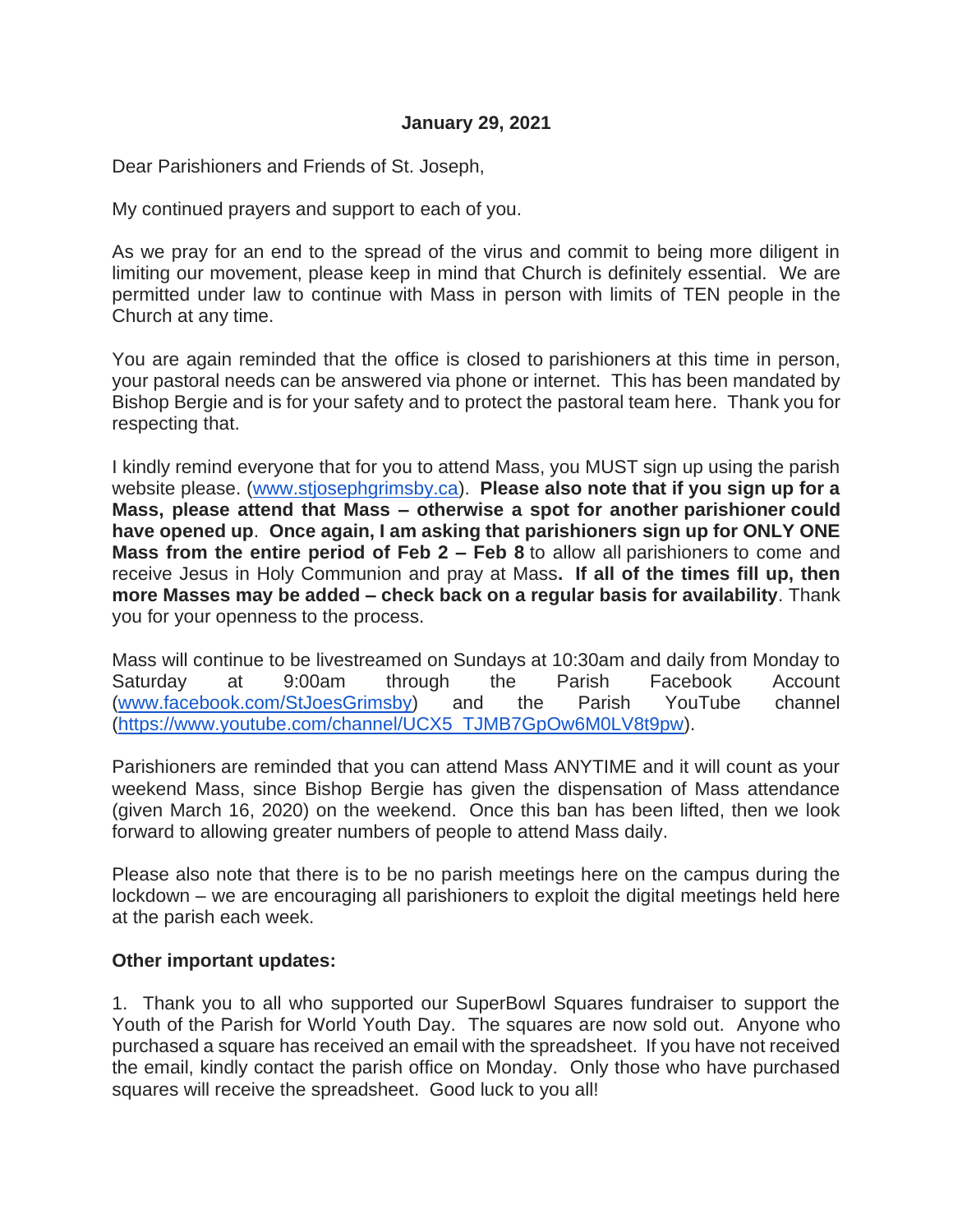2. **This Lent, I am encouraging all parishioners take Lent 2021 seriously**. This Lent, the Lord gives us an amazing opportunity to enter into the desert with Him and grow spiritually. The deepening our relationship with the Lord is especially critical in our desire to become holy. Each year, I look for effective sacramentals, tools or resources to assist you in your relationship with God in prayer. I have been introduced to a beautiful program that has really made me deepen and long for a closer relationship with God – and I think this program is fantastic for each of you! Instead of giving up chocolate, television, social media and the like this year – I am suggesting that all parishioners use the following tool as their preparation through Lent 2021. Have the tools we have used in the past, really changed us? Made us holy? Deepened our relationship with God? Or is it just tradition, ritual and the like? If we continue to do the same things…. How can the Holy Spirit truly move our hearts?

I am presenting an opportunity for all parishioners to get involved and participate in a new program put out by the Franciscan priests who run Franciscan University of Steubenville in Ohio – **on a faith series through Lent called METANOIA – which translated means, 'conversion.'** This program is free to use for all parishioners who register with an email address**.** There are 10 – thirty-minute videos which are nothing short of spectacular, that encourage a sense of who God is and our longing to deepen our relationship with Him. I cannot support this program enough – and while many of you may have used other methods of preparation through Lent, I am encouraging all parishioners to participate in this program and not use continue to use the same methods or resources during Lent that you have used in the past. Lent is a time of renewal – it requires change.

This series is not meant to be watched as a 'binge' watch (one episode after another) rather to be reflected upon, pondered and prayed over.

Below is the trailer for the series that I will be showing at Masses this weekend – to entice you all to participate.

The way I am structuring this program is as such, I am encouraging all parishioners to watch ONE video a week and to take the weekly topic into your prayer life, analyzing your current relationship with God and how it can deepen and grow. This will take us through the entire season of Lent, and then a few weeks into the Easter Season. I am encouraging you to watch ONE episode weekly and allow the Lord to touch your heart in a profound way. You may wish to watch this series as a family, couple or as an individual.

Each parishioner will then have the opportunity to reflect alone, perhaps by journaling or just reflecting all week. Others may wish to watch my focus and reflection questions that I will offer each week. For those who wish to participate or observe a group think, I will be holding 3 livestream sessions each week to allow for dialogue, discussion and asking of questions. These live sessions will take place through the parish Facebook page [\(www.facebook.com/StJoesGrimsby\)](http://www.facebook.com/StJoesGrimsby) and will take place at the following time slots to accommodate your schedule. **Watch the movie 30 minutes before these three live sessions and use them to assist you to grow spiritually.** 

**Mondays @ 12:30pm / Thursdays @ 7:30pm / Saturdays @ 11:30am**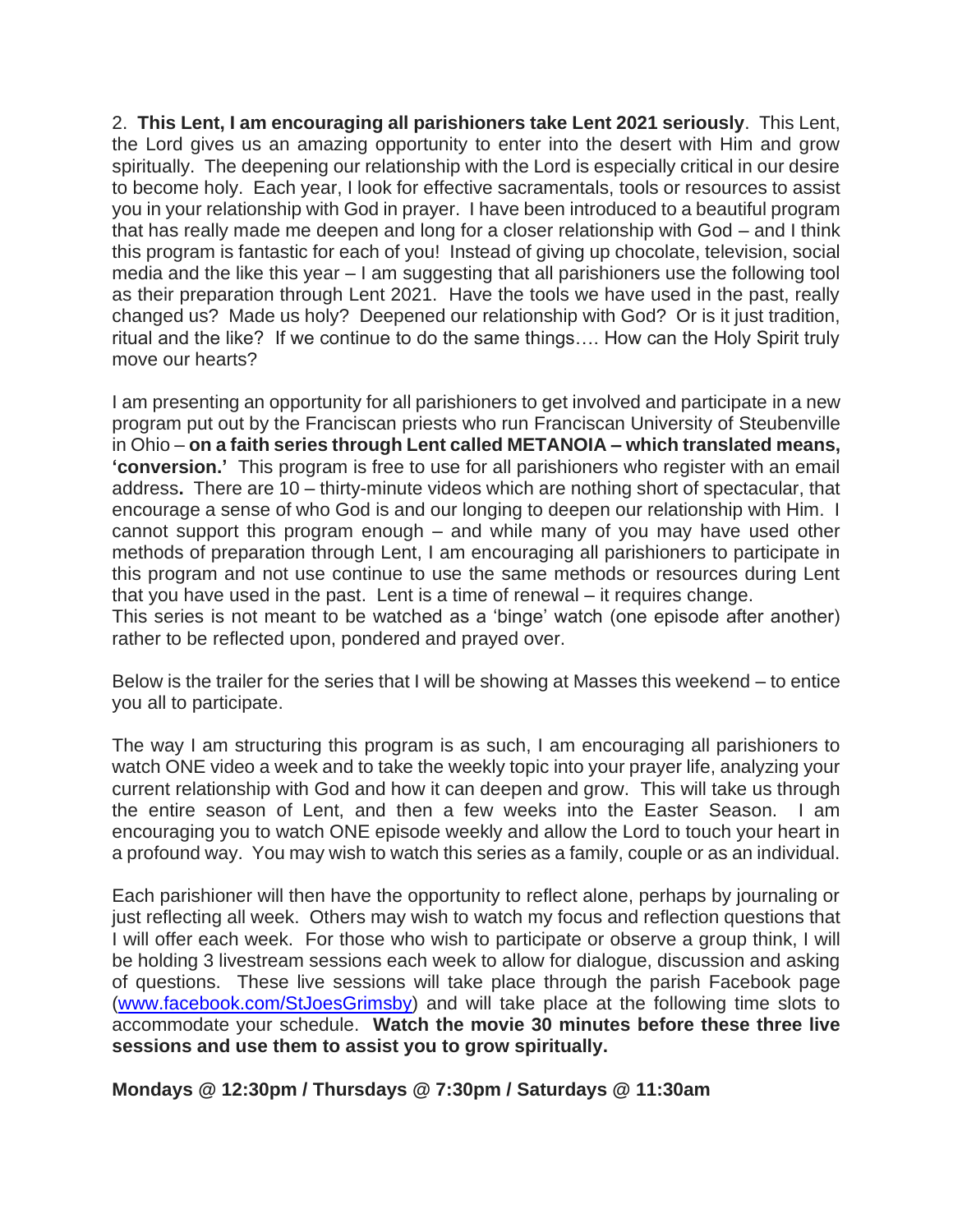(Note – they will all be uploaded to the Parish YouTube channel for those who do not use the Facebook platform). Again, kindly watch the videos BEFORE these sessions – we will not be watching them together on Facebook (in case of internet crash, slow connection etc).

I will offer reflection questions, take comments and feelings from those who wish to leave comments in the chat etc. for those who may find it helpful.

As a means of participating as a community – since we cannot have a Lenten Mission as we normally would, I am encouraging parishioners to watch the videos just before one of the live sessions, and then to log in (for those who wish) and receive the reflection questions and/or participate in the dialogue.

Feel free to use any or all of the sessions to assist you on your Journey through Metanoia.

For those who wish to watch on their own outside of these times, of course you may do so. Feel free to watch back the Reflection sessions to assist you in your Journey with the Lord as well.

https://www.youtube.com/watch?v=4WAhYLVtiAM

I am extremely excited about this opportunity of spiritual growth – join me in our journey to METANOIA – true inner conversion!

3. Thank you for all who have welcomed Yohander Sanchez, our resident seminarian to our parish. He is settling in nicely as he continues his studies for the priesthood online. Please continue to pray for Yohander.

4. For those who signed up for our St. Francis Way pilgrimage – Jody has sent an email giving you the information necessary. A friendly reminder, our pilgrimage begins on Monday and we look forward to how the Lord will touch our lives as we journey together, walking the streets of Grimsby – while following in the footsteps of St. Francis. I too am participating and look forward to the spiritual fruits this pilgrimage will bring to our parish. If you would like to still register, contact Jody at the parish office.

5. Again, a reminder that our parish Children's Liturgy & Little Spirits has gone digital. Check out the parish website or the parish YouTube channel for the links to videos to enhance faith at home for our young children.

6. Our SECOND ALPHA session, has begun. Please pray for your fellow parishioners who are growing in faith in the ALPHA series led by Evangelization Minister – Jody Robertson.

7. Please continue to remember the parish regarding financial giving. We rely on your weekly contributions to sustain and build the kingdom of God in our parish. You can drop your offerings off in the boxes following Mass this weekend, drop it off in the outside mailbox, bring it to the parish office all week, or through the etransfer option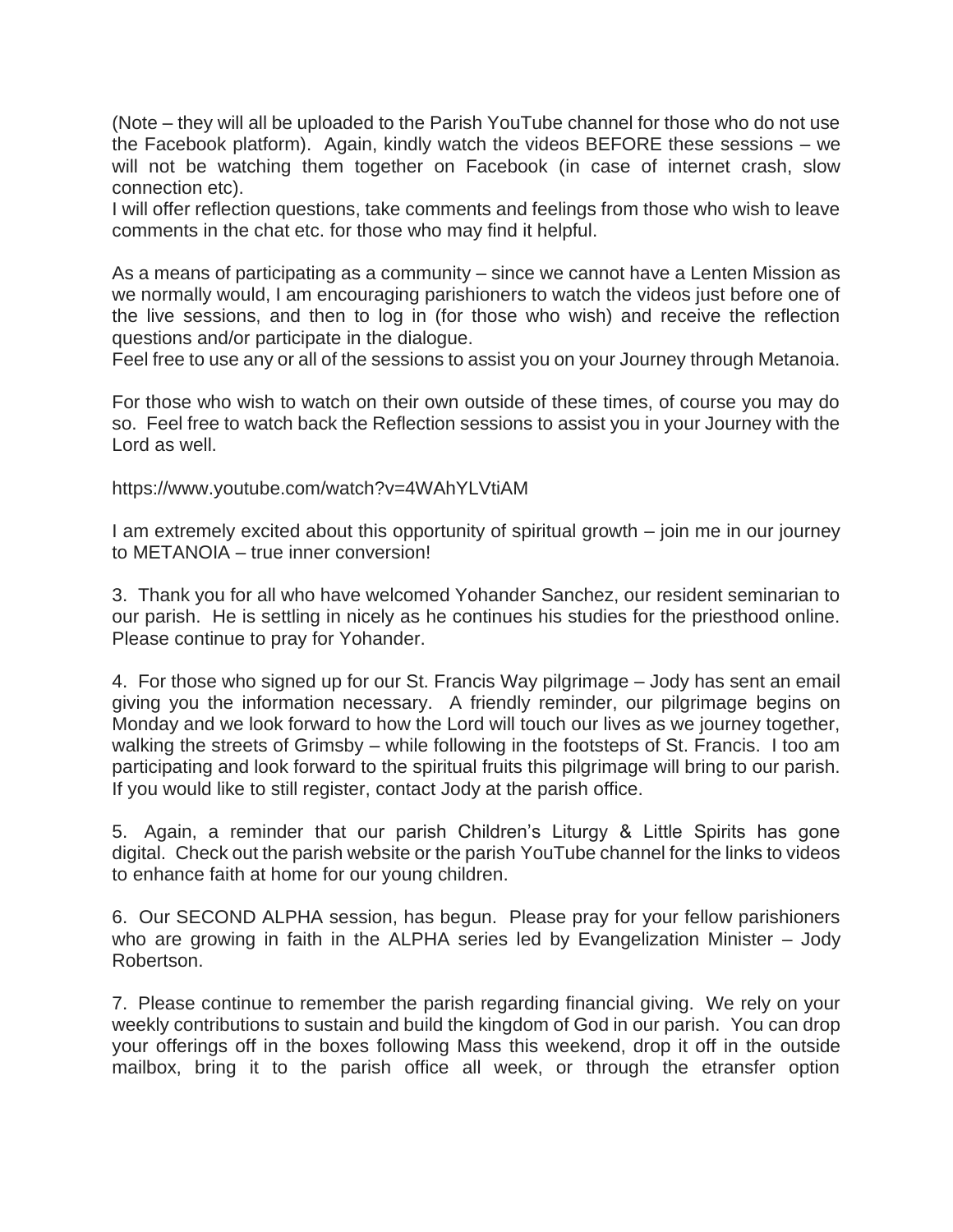– [myparishgift@gmail.com.](mailto:myparishgift@gmail.com) Thank you in advance to those families who continue to sustain our parish through their contributions.

8. Please continue to support our campaign for the new Heating and Air Conditioning units here at St. Joseph. **This project will cost the parish \$120,000** and your generosity is required to meet these costs. Thank you to those who have already stepped up and made donations – to date, we have **currently raised \$33,795 towards the total**. I am asking all parishioners to contribute significantly to this project since we all expect a warm church in the winter and cool church in the summer months. The old units, original to this church building, lasted us 25 years – and for those of us who are homeowners, we know that we certainly 'soaked' every ounce of life out of them. As you make your contribution, please write **"HEATING / AIR"** on the front of your envelope or in the memo line of an etransfer [\(myparishgift@gmail.com\)](mailto:myparishgift@gmail.com) and those funds will be counted towards your tax receipt for the end of the year. Special envelopes will be available to pick up for this project next weekend. Thank you in advance for your assistance.

9. Terri Pauco, Diocesan Family and Youth Coordinator, is promoting an upcoming virtual presentation in partnership with the Niagara Catholic District School Board. It is focused on hospitality, inclusion and acceptance.

Topic: **Special Education and the Church: How Your Parish Life Can Enhance Your Child's Well-Being**

Date: **Wed. Feb. 3, 2021** Time: **7 – 8pm** Virtual Platform: **Microsoft Teams**

## To Register: **Email your full name, preferred screen name, email address and phone number to [Terri Pauco](mailto:familyandyouth@saintcd.com) – [familyandyouth@saintcd.com](mailto:familyandyouth@saintcd.com) by Monday, February 1, 2021.**

Note: The link needed to join will be emailed to you by Jennifer Lanesse from Niagara Catholic on Feb. 3rd.

As our Catholic community works to evangelize, to be missionary, and bring people back to the Church, persons with disabilities and families who care for individuals with special needs must be part of that conversation. How can our parishes make them feel welcome, supported, and an integral part of church? How can our Catholic schools partner with parishes to assist in this goal? I recommend all families with children with special needs to attend this session.

10. 2021 envelopes are available for pickup in the foyer of the Church. Please pick up your envelopes for the new year which begins the end of November.

11. 2020 tax receipts are now available for pickup in the foyer of the Church. Thank you for your generosity in supporting the parish this past year.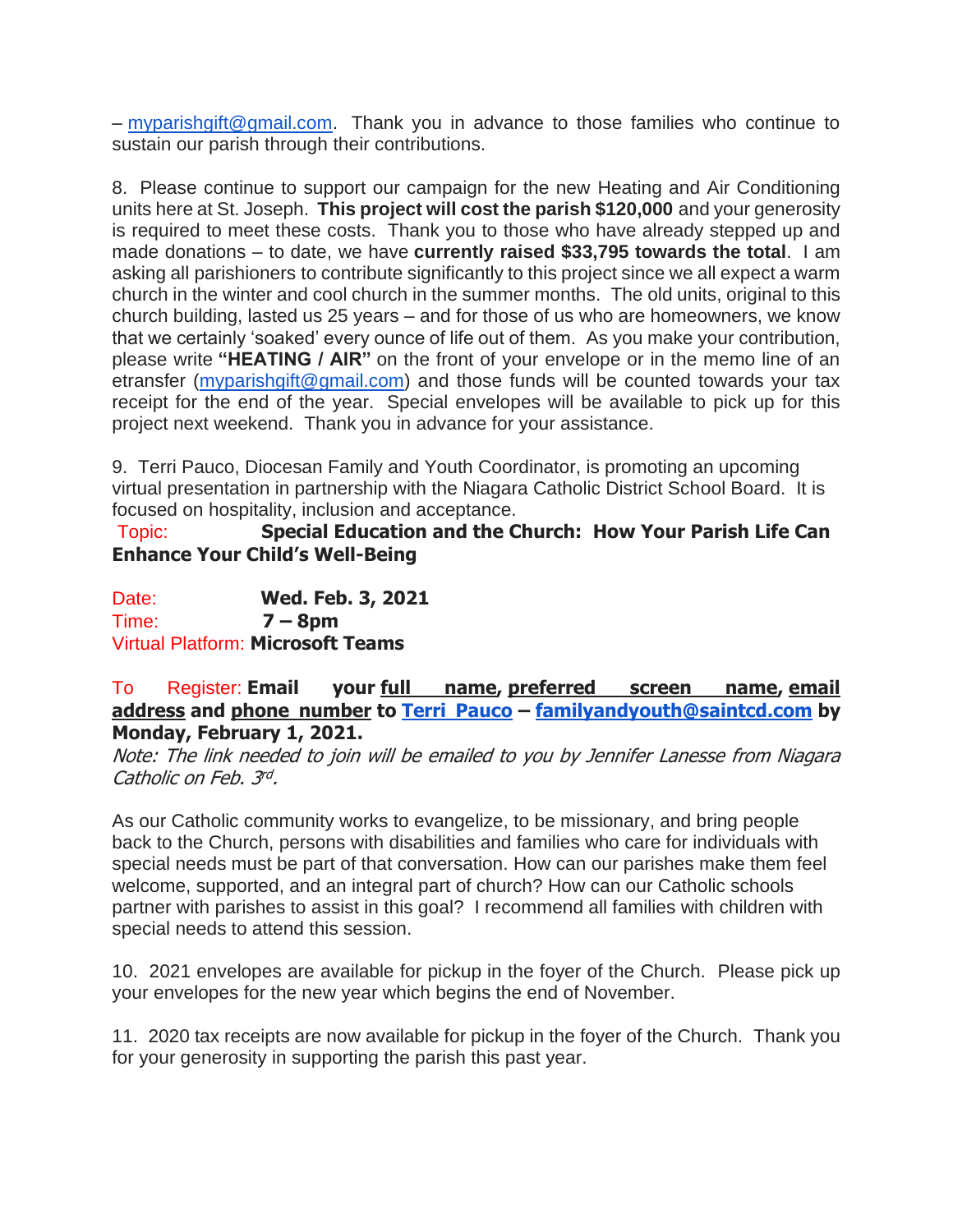12. The parish website continues to help so many  $-$  visit [www.stjosephgrimsby.ca](http://www.stjosephgrimsby.ca/)  $-$  and our social media accounts to help enhance your faith. Also please continue to look at the parish YouTube channel for daily updates.

Facebook - <https://www.facebook.com/StJoesGrimsby/> Instagram - <https://www.instagram.com/stjoesgrimsby/> Twitter - <https://twitter.com/stjoesgrimsby>

The parish YouTube channel once again is

- [https://www.youtube.com/channel/UCX5\\_TJMB7GpOw6M0LV8t9pw](https://www.youtube.com/channel/UCX5_TJMB7GpOw6M0LV8t9pw)

13. The parish Bible Study – God Talk - continues with its **next session on Tuesday February 2 at 7:00pm**. We will be studying the Book of Zephaniah Chapters 1-3, and Haggai Chapters 1-2. Click on the link below and join as you are encouraged to deepen your relationship with God and the study of the scriptures. If you need help setting this up – contact the parish office.

Fr-Rico Passero is inviting you to a scheduled Zoom meeting.

Topic: Fr. Rico Passero God Talk Meeting Time: This is a recurring meeting Meet anytime

Join Zoom Meeting [https://us02web.zoom.us/j/82763215683?pwd=TnFENVhveEF5VktKem1NMDVMdldzQ](https://us02web.zoom.us/j/82763215683?pwd=TnFENVhveEF5VktKem1NMDVMdldzQT09) [T09](https://us02web.zoom.us/j/82763215683?pwd=TnFENVhveEF5VktKem1NMDVMdldzQT09)

Meeting ID: 827 6321 5683 Password: GodTalk

14. I continue to invite you all to utilize the FORMED.org platform. Again, free to all parishioners, there are NUMEROUS resources for you to check out as an individual and as a family. Free to all parishioners. I have again included the instructions to enroll here:

To log onto FORMED (again FREE to all parishioners)

- · Visit [www.formed.org](http://www.formed.org/)
- Click Sign up
- $Click I belong to a parish or organization.$

Type St Joseph Grimsby  $-$  in the "find your parish or organization" box and click on our parish name once it populates

- **Click Next**
- Add your name and email address then click sign up
- · Enjoy FORMED

15. The parish schedule for Mass is posted on the sign-up page on the parish website. Again, the Mass is livestreamed daily along with an opportunity to attend Mass physically for those who have registered.